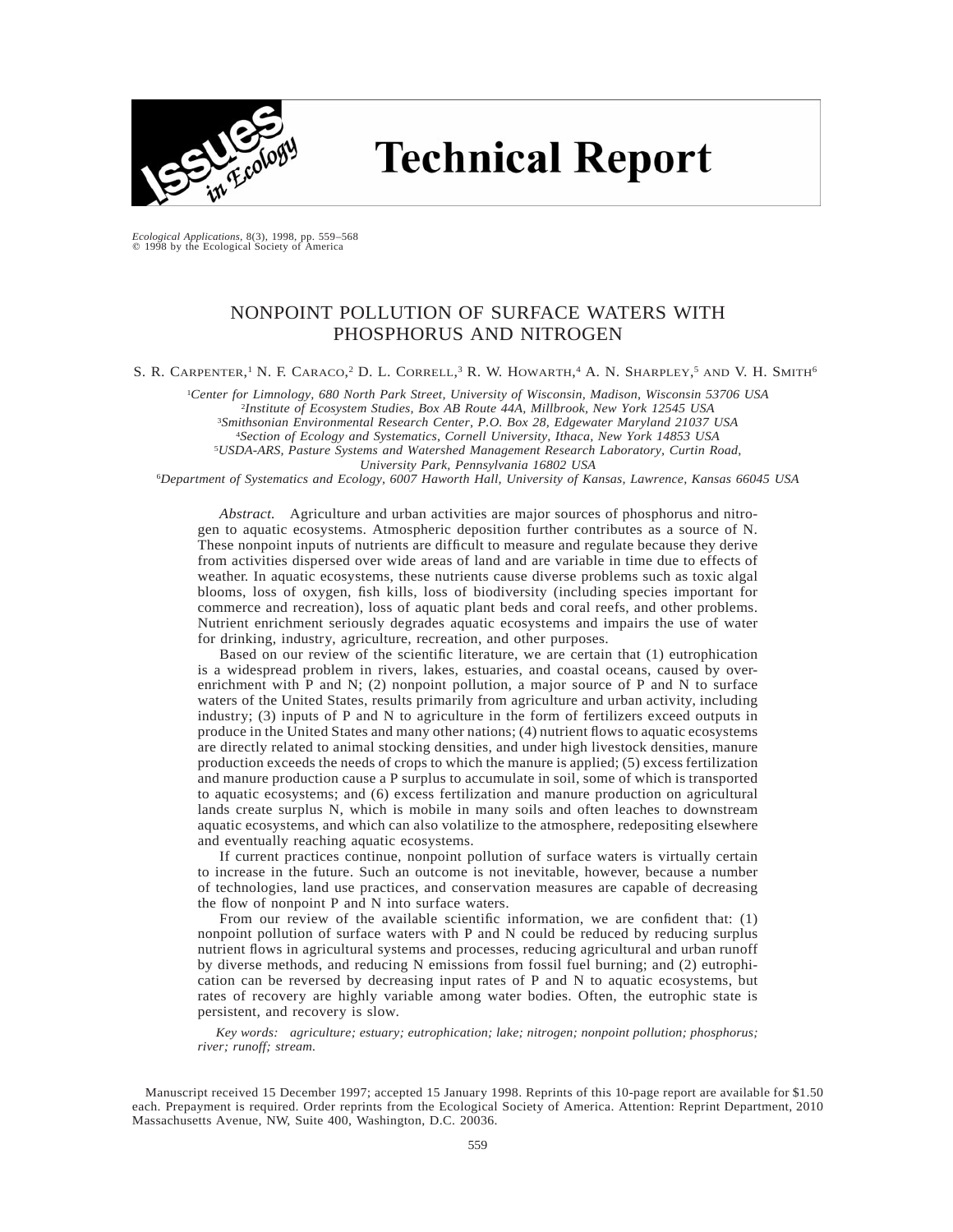#### **INTRODUCTION**

People are attracted to lakes, rivers, and coastlines for diverse reasons. Clean water is a crucial resource for drinking, irrigation, industry, transportation, recreation, fishing, hunting, support of biodiversity, and sheer esthetic enjoyment. Throughout human history, water has been used to wash away and dilute pollutants. Pollutant inputs have increased in recent decades and have degraded water quality of many rivers, lakes, and coastal oceans. Degradation of these vital water resources can be measured as the loss of natural systems, their component species, and the amenities that they provide (U.S. EPA 1996, Postel and Carpenter 1997). Water shortages are increasingly common and likely to become more severe in the future (Postel et al. 1996, Postel 1997). Water shortage and poor water quality are linked, because contamination reduces the supply of water and increases the costs of treating water for use. Preventing pollution is among the most cost-effective means of increasing water supplies.

Eutrophication caused by excessive inputs of phosphorus (P) and nitrogen (N) is the most common impairment of surface waters in the United States (U.S. EPA 1990), with impairment measured as the area of surface water not suitable for designated uses such as drinking, irrigation, industry, recreation, or fishing. Eutrophication accounts for  $\sim$  50% of the impaired lake area and 60% of the impaired river reaches in the United States (U.S. EPA 1996), and is the most widespread pollution problem of U.S. estuaries (NRC 1993*a*). Other important causes of surface-water degradation are siltation caused by erosion from agriculture, logging and construction (which also contribute to eutrophication), acidification from atmospheric sources and mine drainage, contamination by toxins, introduction of exotic species, and hydrologic changes (NRC 1992).

Chemical inputs to rivers, lakes, and oceans are classified as *point* or *nonpoint* sources (Table 1). Pollutant discharges from point sources such as municipal sewage treatment plants tend to be continuous, with little variability over time. Often they can be monitored by measuring discharge and chemical concentrations periodically at a single place. Consequently, point sources are relatively simple to measure and regulate, and can often be controlled by treatment at the source. Nonpoint inputs can also be continuous, but are more often intermittent and linked to seasonal agricultural activity or irregular events, such as heavy precipitation or major construction. Nonpoint inputs often derive from extensive areas of land and are transported overland, underground, or through the atmosphere to receiving waters. Consequently, nonpoint sources are difficult to measure and regulate. Control of nonpoint pollution centers on land management practices and control of release of pollutants to the atmosphere, and may affect the daily activities of millions of people.

Nonpoint inputs are the major source of water pol-

TABLE 1. Characteristics of point and nonpoint sources of chemical inputs to receiving waters recognized by statutes of the United States (modified from Novotny and Olem 1994).

| Point sources                                                |
|--------------------------------------------------------------|
| Wastewater effluent (municipal and industrial)               |
| Runoff and leachate from waste disposal sites                |
| Runoff and infiltration from animal feedlots                 |
| Runoff from mines, oil fields, unsewered industrial sites    |
| Storm sewer outfalls from cities with a population $>100000$ |
| Overflows of combined storm and sanitary sewers              |
| Runoff from construction sites $>2$ ha                       |
| Nonpoint sources                                             |
| Runoff from agriculture (including return flow from irri-    |
| gated agriculture)                                           |
| Runoff from pasture and range                                |
| Urban runoff from unsewered areas and sewered areas with     |
| a population $\leq 100000$                                   |
| Septic tank leachate and runoff from failed septic systems   |
| Runoff from construction sites $\leq 2$ ha                   |
| Runoff from abandoned mines                                  |
| Atmospheric deposition over a water surface                  |
| Activities on land that generate contaminants, such as log-  |
| ging, wetland conversion, construction, and development      |
| of land or waterways                                         |

lution in the United States (U.S. EPA 1990, 1996). The National Water Quality Inventory stated that ''the more we look, the more we find'' (U.S. EPA 1988). For example, 72–82% of eutrophic lakes would require control of nonpoint phosphorus inputs to meet water quality standards, even if point inputs were reduced to zero (Gakstatter et al. 1978).

In many cases, point sources of water pollution have been reduced, owing to their relative ease of identification and control. Point sources are still substantial in some parts of the world, and may increase with future expansion of urban areas and aquaculture. This report focuses on nonpoint sources, not because point sources are unimportant, but because nonpoint inputs are often overlooked. In addition, (1) restoration of most eutrophic waters requires the reduction of nonpoint inputs of P and N; (2) we have a sound scientific understanding of the causes of nonpoint nutrient pollution and, in many cases, we have the technical knowledge needed to decrease nonpoint pollution to levels compatible with water quality standards; and (3) the most important barriers to control of nonpoint nutrient pollution appear to be social, political, and institutional. We hope that our summary of the scientific basis of the problem will inform and support the debate about solutions.

# WHY IS NONPOINT P AND N POLLUTION A CONCERN?

#### *Eutrophication*

*Scope and causes.*—Eutrophication, caused by excessive inputs of P and N, is a common and growing problem in lakes, rivers, estuaries, and coastal oceans (Smith 1998). Freshwater eutrophication has been a growing problem for decades (OECD 1982, NRC 1992). Both P and N supplies contribute to freshwater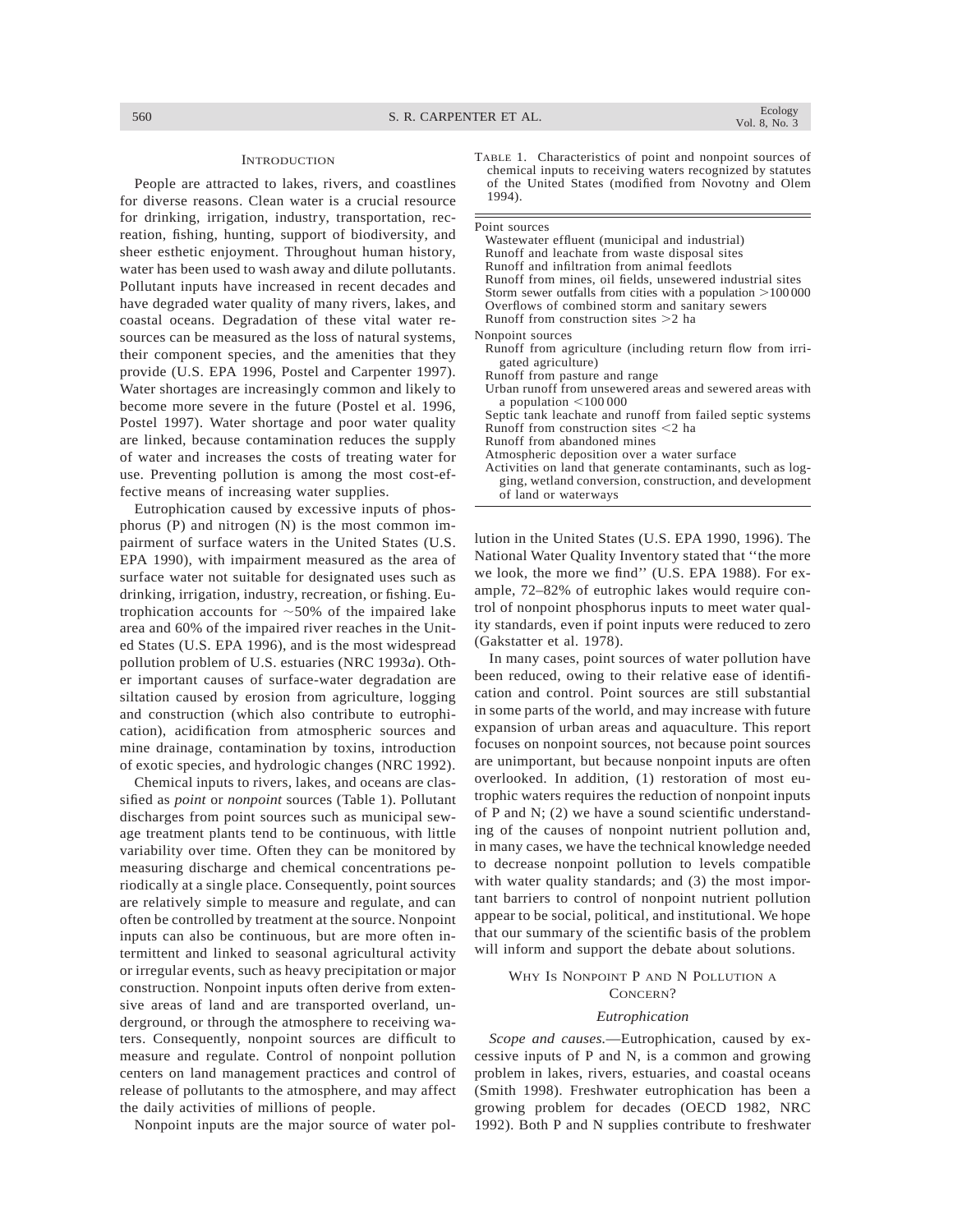TABLE 2. Adverse effects on lakes, reservoirs, rivers, and coastal oceans caused by eutrophication (modified from Smith 1998).

| Increased biomass of phytoplankton                        |
|-----------------------------------------------------------|
| Shifts in phytoplankton to bloom-forming species that may |
| be toxic or inedible                                      |
| Increases in blooms of gelatinous zooplankton (in marine  |
| environments)                                             |
| Increased biomass of benthic and epiphytic algae          |
| Changes in macrophyte species composition and biomass     |
| Death of coral reefs and loss of coral reef communities   |
| Decreases in water transparency                           |
| Taste, odor, and water treatment problems                 |
| Oxygen depletion                                          |
| Increased incidence of fish kills                         |
| Loss of desirable fish species                            |
| Reductions in harvestable fish and shellfish              |
| Decreases in perceived esthetic value of the water body   |
|                                                           |

eutrophication (OECD 1982). For many lakes, excessive P inputs are the primary cause (Schindler 1977).

Eutrophication is also widespread and rapidly expanding in estuaries and coastal seas of the developed world (NRC 1993*a*, Nixon 1995). For most temperate estuaries and coastal ecosystems, N is the element most limiting to primary production and most responsible for eutrophication (Howarth 1988, NRC 1993*a*, Howarth et al. 1996, Nixon et al. 1996). Although N is the major factor in eutrophication of most estuaries and coastal seas, P is also an essential element that contributes to coastal eutrophication. It is, in fact, the dominant control of primary production in some coastal ecosystems.

*Consequences.*—Eutrophication has many negative effects on aquatic ecosystems (Table 2). Perhaps the most obvious consequence is the increased growth of algae and aquatic weeds that interfere with use of the water for fisheries, recreation, industry, agriculture, and drinking. Oxygen shortages caused by senescence and decomposition of nuisance plants cause fish kills. Eutrophication causes the loss of habitats, including aquatic plant beds in fresh and marine waters and coral reefs of tropical coasts (NRC 1993*a*, Jeppesen et al. 1998). Eutrophication is a factor in the loss of aquatic biodiversity (Seehausen et al. 1997).

Explosive growths of nuisance algae are among the most pernicious effects of eutrophication (Anderson and Garrison 1997). These algae are harmful to livestock, humans, and other organisms. In marine ecosystems, algal blooms (red or brown tides) cause widespread problems by releasing toxins and by causing anoxia when oxygen is consumed as dead algae decompose. The incidence of harmful algal blooms in coastal oceans has increased in recent years (Hallegraef 1993). The increase is linked to coastal eutrophication and other factors, such as changes in marine food webs that may reduce grazing or increase nutrient recycling. The blooms have severe negative impacts on aquaculture and shellfisheries (Shumway 1990). They cause shellfish poisoning in humans and have caused signif-

| TABLE 3. Nitrogen and phosphorus discharges to surface     |  |
|------------------------------------------------------------|--|
| waters (in $103$ Mg/yr) from nonpoint and point sources in |  |
| the United States.                                         |  |

|      | Nitrogen Phosphorus |
|------|---------------------|
|      |                     |
| 3204 | 615                 |
| 292  | 95                  |
| 778  | 242                 |
| 1035 | 495                 |
| 659  | 170                 |
| 695  | 68                  |
| 6663 | 1658                |
| 1495 | 330                 |
| 8158 | 2015                |
| 82%  | 84%                 |
|      |                     |

*Note:* Data are modified from Havens and Steinman (1995) and Gianessi et al. (1986).

icant mortality in marine mammals (Anderson 1994). A newly discovered toxic dinoflagellate has been associated with mortality of finfish on the U.S. Atlantic coast (Burkholder et al. 1992). The highly toxic, volatile chemical produced by this alga can cause longterm neurological damage to people who come in contact with it.

In freshwater, blooms of cyanobacteria (blue-green algae) are a prominent symptom of eutrophication (Kotak et al. 1993, McComb and Davis 1993, Smith 1998). These blooms contribute to a wide range of water-related problems including summer fish kills, foul odors, unpalatability of drinking water, and formation of trihalomethane during water chlorination in treatment plants (Palmstrom et al. 1988, Kotak et al. 1994). Water-soluble neuro- and hepatotoxins, released when cyanobacterial blooms die or are ingested, can kill livestock and may pose a serious health hazard to humans (Lawton and Codd 1991, Martin and Cooke 1994).

*Contribution of nonpoint pollution.*—Nonpoint sources are now the dominant inputs of P and N to most U.S. surface waters (Table 3). Nonpoint inputs of P cause eutrophication of a large area of lakes and reservoirs in the United States (U.S. EPA 1990, 1996, NRC 1992). Nonpoint sources are also the dominant source of P and N to most reaches of U.S. rivers (Newman 1995), but point sources still contribute  $>50\%$  of the P and N reaching rivers from urbanized areas. Nonpoint N sources are responsible for  $>90\%$  of the N inputs to over one-half of the 86 rivers studied. Nonpoint P sources contributed  $>90\%$  of the P in one-third of these rivers (Newman 1995).

For many estuaries and coastal seas, nonpoint sources are the dominant N inputs (Nixon and Pilson 1983, NRC 1993*a*). Considering the entire coastline of the North Atlantic Ocean, nonpoint sources of N are  $\sim$ ninefold greater than are inputs from wastewater treatment plants (Howarth et al. 1996). In some coastal areas, however, N inputs come primarily from wastewater treatment plants. Although nonpoint inputs of P are often significant, point source inputs of P are high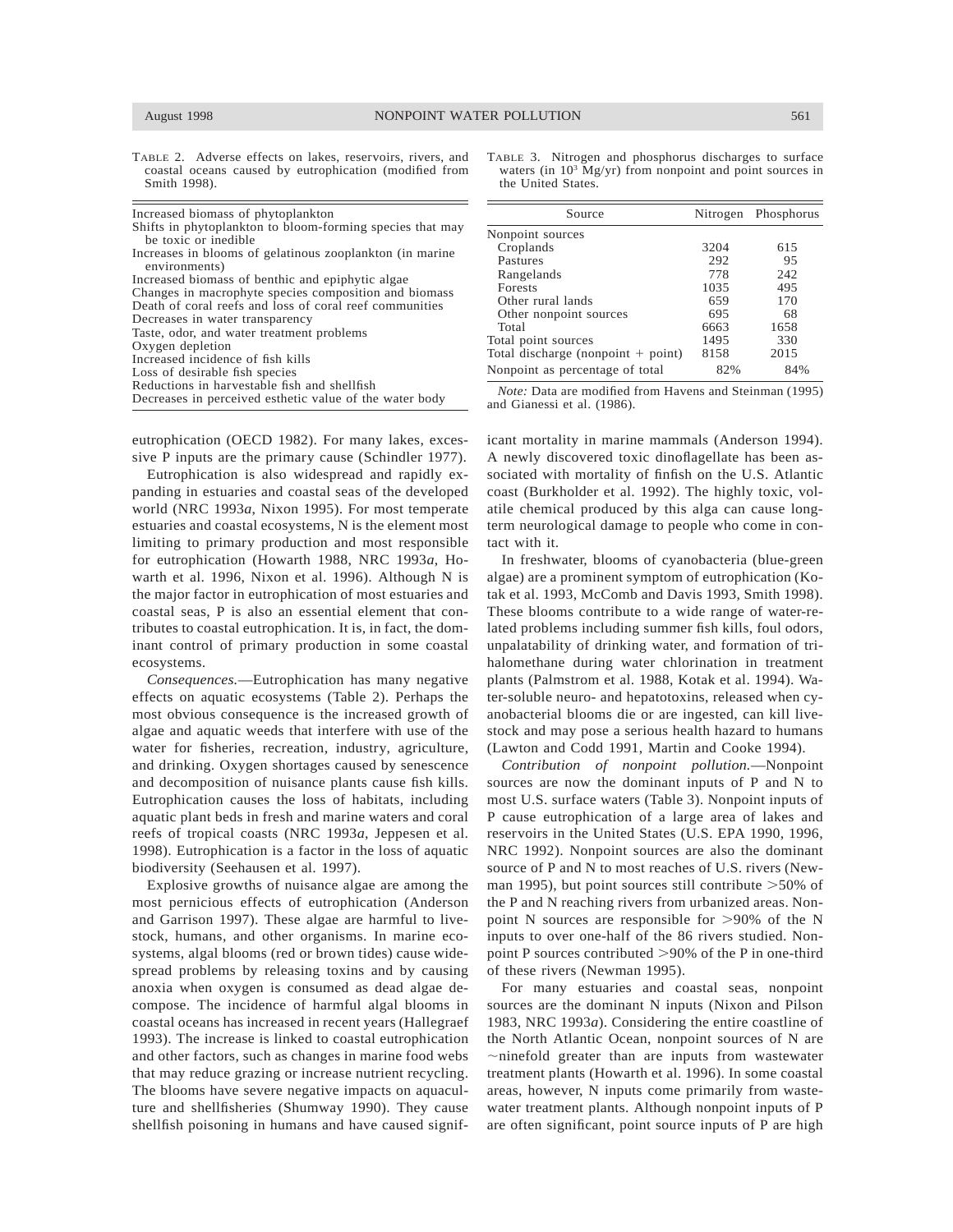

FIG. 1. Inputs, outputs, and processes of transport of P and N from agricultural land.

in many marine environments (van der Leeden et al. 1990).

*Remediation.*—Reversal of eutrophication requires the reduction of P and N inputs (NRC 1992). Recovery can sometimes be accelerated by combining input controls with other management methods (Sas 1989, NRC 1992, Cooke et al. 1993). Active intervention may be necessary, because the eutrophic state is relatively stable in lakes (Jeppesen et al. 1991, NRC 1992, Carpenter and Cottingham 1997). Some mechanisms that stabilize eutrophic conditions are effective internal recycling of P, loss of rooted aquatic plants leading to destabilization of sediments, and changes in the food web that reduce grazing of nuisance algae (Carpenter and Cottingham 1997). Less is known about the stability of eutrophication in estuaries and coastal oceans, but the eutrophic state may be less stable because nutrients may be diluted and flushed away rapidly in open, wellmixed coastal oceans. However, in relatively confined, shallow marine waters such as the Baltic Sea, nutrients may be trapped and eutrophication may be as persistent as it is in lakes (Jansson 1995).

# *Direct health effects*

Phosphorus in water is not considered to be directly toxic to humans and animals (Amdur et al. 1991). Because of this, no drinking water standards have been established for P (U.S. EPA 1990). Any toxicity caused by P in freshwaters is indirect. The proximal cause is toxic algal blooms or anoxic conditions stimulated by P pollution.

Nitrate pollution, in contrast, poses a direct health threat to humans and other mammals.  $NO<sub>3</sub>$  in water is toxic at high concentrations and has been linked to methemoglobinemia in infants and toxic effects on livestock (Sandstedt 1990, Amdur et al. 1991). The EPA has established a maximum contaminant level for  $NO<sub>3</sub>-N$  in drinking water of 10 mg/L (45 mg  $NO<sub>3</sub>/L$ ) to protect babies under 3–6 mo of age. This age group is most sensitive because bacteria that live in an infant's digestive tract can reduce  $NO<sub>3</sub>$  to nitrite, causing conversion of hemoglobin into methemoglobin, which interferes with the oxygen-carrying ability of blood (Amdur et al. 1991). Nitrate can also be toxic to livestock if reduced to nitrite, which causes methemoglobinemia and abortions in cattle.  $NO<sub>3</sub>-N$  levels of 40–100 mg/L in drinking water are considered risky unless the feed is low in  $NO<sub>3</sub>$  and fortified with vitamin A (Sandstedt 1990).

# WHAT ARE THE SOURCES OF NONPOINT POLLUTION?

Nonpoint P and N pollution is caused primarily by agricultural and urban activities (Novotny and Olem 1994, Sharpley et al. 1994). Atmospheric deposition from diverse sources can add significant amounts of N to surface waters (Howarth et al. 1996). Agriculture is the predominant source of nonpoint nutrient pollution in the United States (NRC 1992, U.S. EPA 1996).

#### *Agriculture*

On the world's agricultural lands, nutrient transport by farming systems has overwhelmed natural nutrient cycles (Fig. 1). Globally, more nutrients are added as fertilizers than are removed as produce. Fertilizers are moved from areas of manufacture to areas of crop production. They are partly incorporated into crops, which are then moved to localized areas of human consumption and livestock production. Thus, there is a net transport of P and N from sites of fertilizer manufacture to sites of fertilizer deposition and manure production (Beaton et al. 1995). This flux creates a nutrient surplus on agricultural lands, the underlying cause of nonpoint pollution from agriculture.

*Fertilizer.*—Phosphorus is accumulating in the world's agricultural soils. Between 1950 and 1995,  $\sim$  600  $\times$  10<sup>6</sup> Mg of fertilizer P were applied to Earth's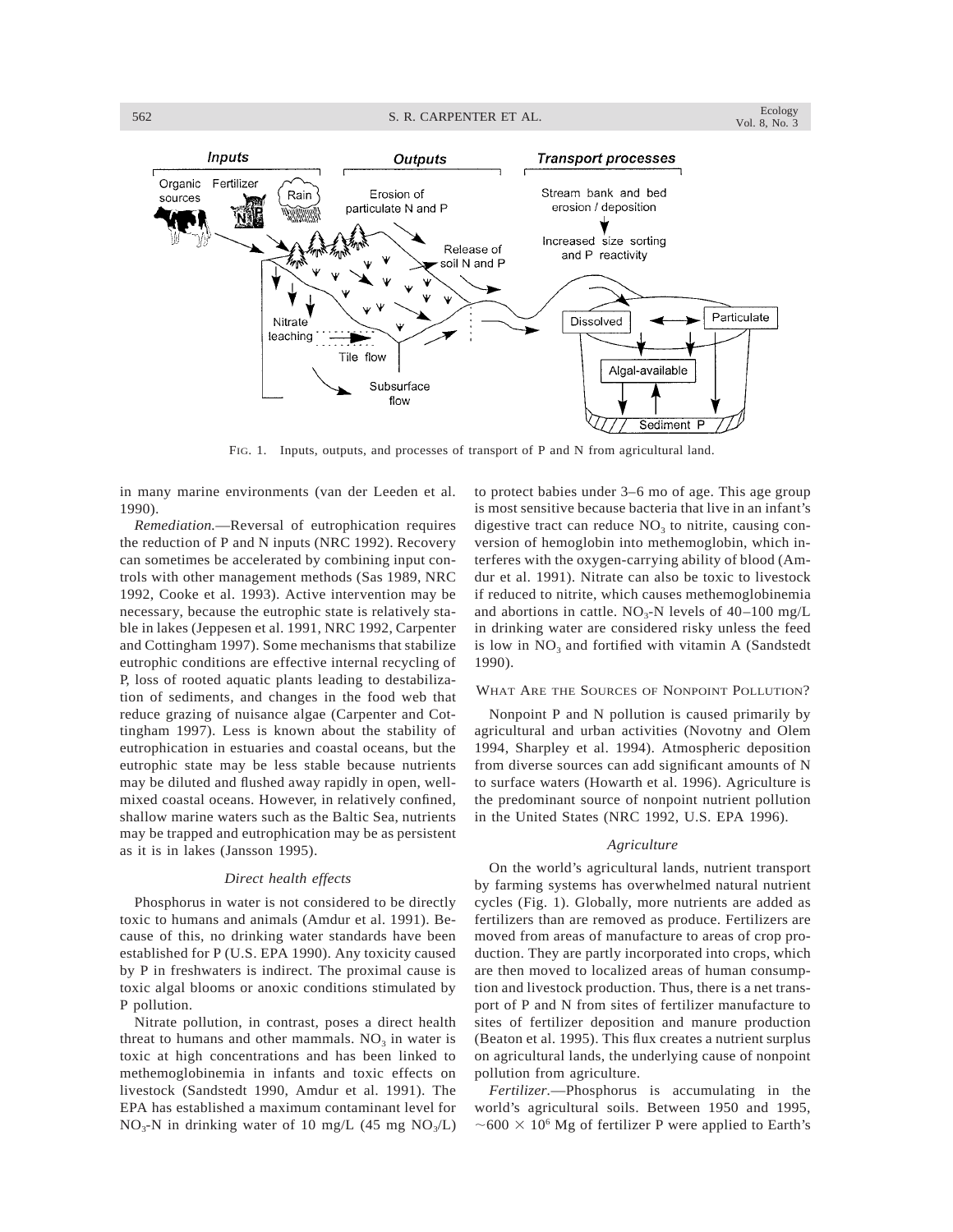|                      | Area in<br>agriculture | P input<br>$(kg \cdot ha^{-1} \cdot yr^{-1})$ |      | P output<br>$(kg \cdot ha^{-1} \cdot yr^{-1})$ |       | P surplus                          | Efficiency of uptake $(\%)$ |        |       |
|----------------------|------------------------|-----------------------------------------------|------|------------------------------------------------|-------|------------------------------------|-----------------------------|--------|-------|
| Nation               | $(106$ ha)             | Fertilizer                                    | Feed | Animal                                         | Plant | $(kg \cdot ha^{-1} \cdot yr^{-1})$ | Plant                       | Animal | Total |
| East Germany         | 6.2                    | 25                                            | 6    |                                                |       | 27                                 | 59                          | 10     |       |
| West Germany         | 12.0                   | 27                                            | 10   | 10                                             |       | 24                                 | 76                          | 34     | 35    |
| Ireland              | 5.7                    | l 1                                           |      | 3                                              |       |                                    | 72                          | 22     | 30    |
| <b>Netherlands</b>   | 2.3                    | 18                                            | 44   | . 7                                            |       | 40                                 | 69                          | 24     | 38    |
| Switzerland          | 1.1                    | 22                                            | 11   | 6                                              |       | 23                                 | 91                          | 18     | 28    |
| United Kingdom       | 18.5                   | 9                                             |      | ◠                                              |       |                                    | 55                          | 18     | 25    |
| <b>United States</b> | 394.7                  | 39                                            |      | 3                                              |       | 26                                 | 56                          | 15     | 33    |

TABLE 4. Phosphorus balance and efficiency of plant and animal uptake of P for the United States (N.R.C. 1993*b*) and several European countries (Isermann 1991).

surface, primarily on croplands (Brown et al. 1997, FAO 1950–1995). During the same time period,  $\sim$ 250  $\times$  10<sup>6</sup> Mg of P were removed from croplands through harvest (Beaton et al. 1995, Brown et al. 1997, FAO 1950–1995). Some of the harvested P ( $\sim$  50  $\times$  10<sup>6</sup> Mg) was reapplied to cropland as animal manure (NRC 1993*b*). Thus, the net addition of P to croplands over this period was  ${\sim}400 \times 10^6$  Mg. This applied P may either remain in soils or be exported to surface waters by erosion or leaching. The majority of applied P remains on croplands, with only 3–20% leaving by export to surface waters (Caraco 1995). It is likely, therefore, that  $\sim$ 350  $\times$  10<sup>6</sup> Mg of P have accumulated in the world's croplands. The standing stock of P in the upper 10 cm of soil in the world's croplands is  $\sim$ 1300 Mg (Pierrou 1975). Therefore, the net addition of 350  $\times$ 106 Mg between 1950 and 1995 would have increased the P content of agricultural soils by  $\sim$ 25%. In the United States and Europe, only  $\sim$ 30% of the P input in fertilizers is output in produce, resulting in an average accumulation rate of 22  $kg \cdot ha^{-1} \cdot y^{-1}$  for surplus P (Table 4). At the watershed scale, excess inputs of P to agriculture relative to outputs in produce are closely linked to eutrophication of surface waters (Fluck et al. 1992).

Global industrial N fixation for fertilizers has increased steeply from nearly zero in the 1940s to  $\sim 80$  $\times$  10<sup>6</sup> Mg/yr (Vitousek et al. 1997). In the United States and Europe, only 18% of the N input in fertilizer is removed from farms in produce, leaving behind, on average, 174 kg·ha<sup>-1</sup>·y<sup>-1</sup> of surplus N (Isermann 1991, NRC 1993*b*). This surplus may accumulate in soils, erode or leach to surface and ground waters, or enter the atmosphere (Vitousek et al. 1997). N is added to the atmosphere through volatilization of  $NH<sub>3</sub>$  (Schlesinger and Hartley 1992) and microbial generation of  $N_2O$  (Eichner 1990).  $N_2O$  is a gas that contributes to global warming and can catalyze the destruction of ozone (Vitousek et al. 1997). Much of the N volatilized to the atmosphere is redeposited on land or water and eventually enters aquatic ecosystems (Howarth et al. 1996).

*Manure.*—Intensive animal production generally involves feeding large numbers of animals in small areas (NRC 1993*b*). For example, only 4% of the cattle feedlots in the United States produce 84% of the cattle (NRC 1993*b*). These large concentrations of animals create enormous amounts of waste. Disposal problems are comparable to those for raw human sewage, but the regulatory standards for animal waste are generally far less stringent than those for human sewage.

Nutrients in manure can be recycled by applying the manure to cropland. However, manure yields from concentrated livestock operations often exceed the capacity of croplands to sequester the nutrients (NRC 1993*b*). At typical stocking rates for feedlots, an area of cropland  $\sim$ 1000 times greater than the feedlot area is required to distribute manure nutrients at levels similar to crop demand (NRC 1993*b*). This much land may not be available, so manure is applied to excess. These nutrients build up in soil, run off or infiltrate to water supplies, or (in the case of N) can enter the atmosphere.

*Transport to aquatic ecosystems.*—Increased fluxes of P and N to surface waters have been measured after application of fertilizer or manure to farm land (Sharpley and Rekolainen 1996). Fertilizer P and N losses in runoff are generally  $<5\%$  of that applied. Manurial losses can be slightly higher (up to 20%, if rainfall immediately follows application). These percentages underestimate the total N flux to aquatic ecosystems because they do not include infiltration and leaching, which ultimately carry N to ground and surface waters. N export from agricultural ecosystems to water, as a percentage of fertilizer inputs, ranges from 10% to 40% for loam and clay soils to 25% to 80% for sandy soils (Howarth et al. 1996). In general, flux rates of nutrients to water from fertilizer and manure are influenced by the rate, season, chemical form, and method of nutrient application; amount and timing of rainfall after application; and vegetative cover. The greater proportional losses of P and N from manure may result from higher P and N application rates and less flexibility in the timing of applications (Sharpley and Rekolainen 1996).

The amount of P lost to surface waters increases with the P content of the soil (Fig. 2). Relationships similar to those in Fig. 2 have been demonstrated for a diversity of soils (Sharpley et al. 1996). Fig. 2 shows losses of dissolved P, but even more P is transported as particles.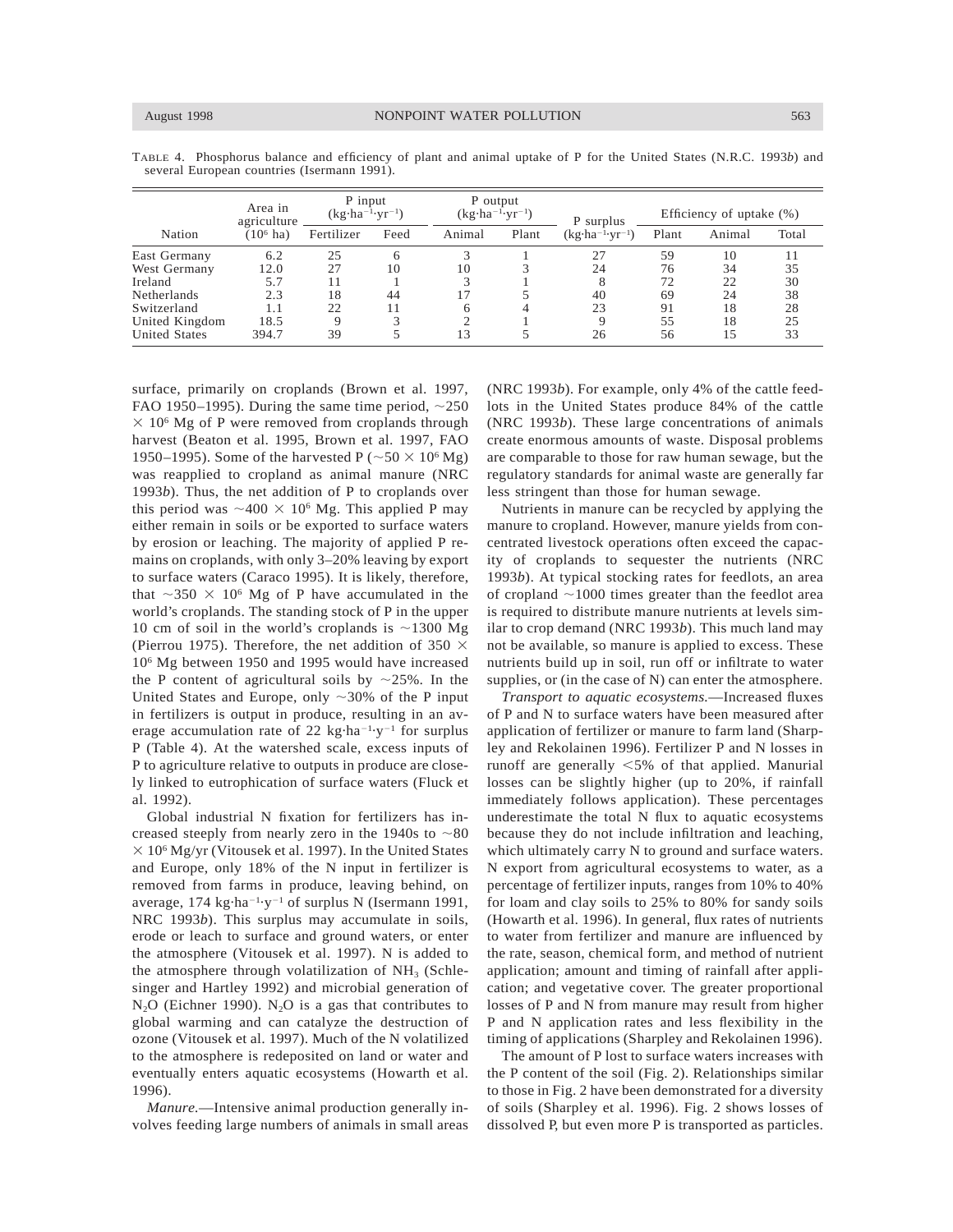

Mehlich-3 extractable soil P (mg/kg)

FIG. 2. Effect of soil test P (Mehlich-3) on the dissolved P concentration of runoff from pasture catchments in Arkansas (fescue:  $y = 0.32 + 0.0031x$ ;  $R^2 = 0.76$ ), New Zealand ( $y = 0.01 + 0.0033x$ ;  $R^2 = 0.85$ ), and Oklahoma (fescue:  $y = 0.02$  $+ 0.0031x$ ;  $R^2 = 0.88$ ), modified from Sharpley et al. (1996).

In the long term, this particulate P can become available to the aquatic biota (NRC 1992, Sharpley et al. 1994).

In recent decades, N transport to the oceans has increased (Howarth et al. 1996). It is correlated with various indices of human activity in the watershed (Cole et al. 1993, Howarth et al. 1996, Vitousek et al. 1997). Similarly, P flux to the oceans in rivers is positively correlated with human population density (Caraco 1995). Globally, P flux to coastal oceans has increased from an estimated pristine flux rate of  $8 \times 10^6$ Mg/yr to the current rate of  $22 \times 10^6$  Mg/yr (Howarth et al. 1995). Of this increase,  $\sim$ 30% is attributed to P enrichment of agricultural soils and the remainder to increasing rates of erosion.

#### *Urban runoff*

A significant amount of P and N enters surface waters from urban nonpoint sources, such as construction sites, runoff of lawn fertilizers and pet wastes, and inputs from unsewered developments. Urban runoff is the third most important cause of lake deterioration in the United States (U.S. EPA 1990), affecting  $\sim$ 28% of the lake area that does not meet water quality standards. Urban point sources of water pollution, such as sewage and industrial discharges, are also significant and often are managed intensively.

Construction sites are a critical area of concern for urban nonpoint pollution. Although construction sites may occupy a relatively small percentage of the land area, erosion rates for construction sites can be extremely high, so the total nonpoint pollution yield is large. Erosion rates from watersheds under development approach  $50000 \text{ Mg} \cdot \text{km}^{-2} \cdot \text{yr}^{-1}$ , compared to 1000–4000 Mg·km<sup>-2</sup>·yr<sup>-1</sup> for agriculture and <100 Mg·km<sup>-2</sup>·yr<sup>-1</sup> for undisturbed vegetation (Novotny and Olem 1994). This eroded material contributes to siltation of water bodies as well as to eutrophication (U.S. EPA 1990).

### *Atmospheric deposition of N*

N deposited to aquatic ecosystems from the atmosphere has several origins, including gases released from agriculture and burning of fossil fuels (Vitousek et al. 1997). Combustion releases significant quantities of fixed N into the atmosphere, both from the oxidation of organic N stored in the fossil fuels and from the "fixation" of molecular  $N_2$  during high-temperature, high-pressure combustion. Currently,  $\sim$  20  $\times$  10<sup>6</sup> Mg/ yr of fixed N are released globally from fossil fuel combustion (Galloway et al. 1995). This is only onefourth of the amount of N used in inorganic N fertilizer and perhaps one-seventh of the total amount of N fixed globally through human activity, including inorganic fertilizers and N fixation by agricultural crops (Vitousek et al. 1997). Nonetheless, N from fossil fuel combustion may contribute substantially to the nonpoint pollution of surface waters.

In a comparative study of N fluxes from 33 rivers in the northeastern United States, Jaworski et al. (1997) found that the fluxes of both  $NO<sub>3</sub>$  and total N in the rivers were correlated with the atmospheric deposition of oxidized N (which comes largely from fossil fuel combustion) onto the watersheds of these rivers (Fig. 3). For a small subset of these rivers, Jaworski et al. (1997) obtained historical data on  $NO<sub>3</sub>$  concentrations from the early 1900s to the present. Nitrate concentrations increased in all of the rivers over that time period. The increase in  $NO<sub>3</sub>$  concentration over time was correlated with estimates for increased fossil fuel emissions of N.

We have much to learn about the transport of atmospherically derived N from land to water. Clearly, the atmosphere can be a significant source of N to aquatic ecosystems and can make potentially large contributions to coastal eutrophication (Howarth et al. 1996). However, volatilization from agricultural land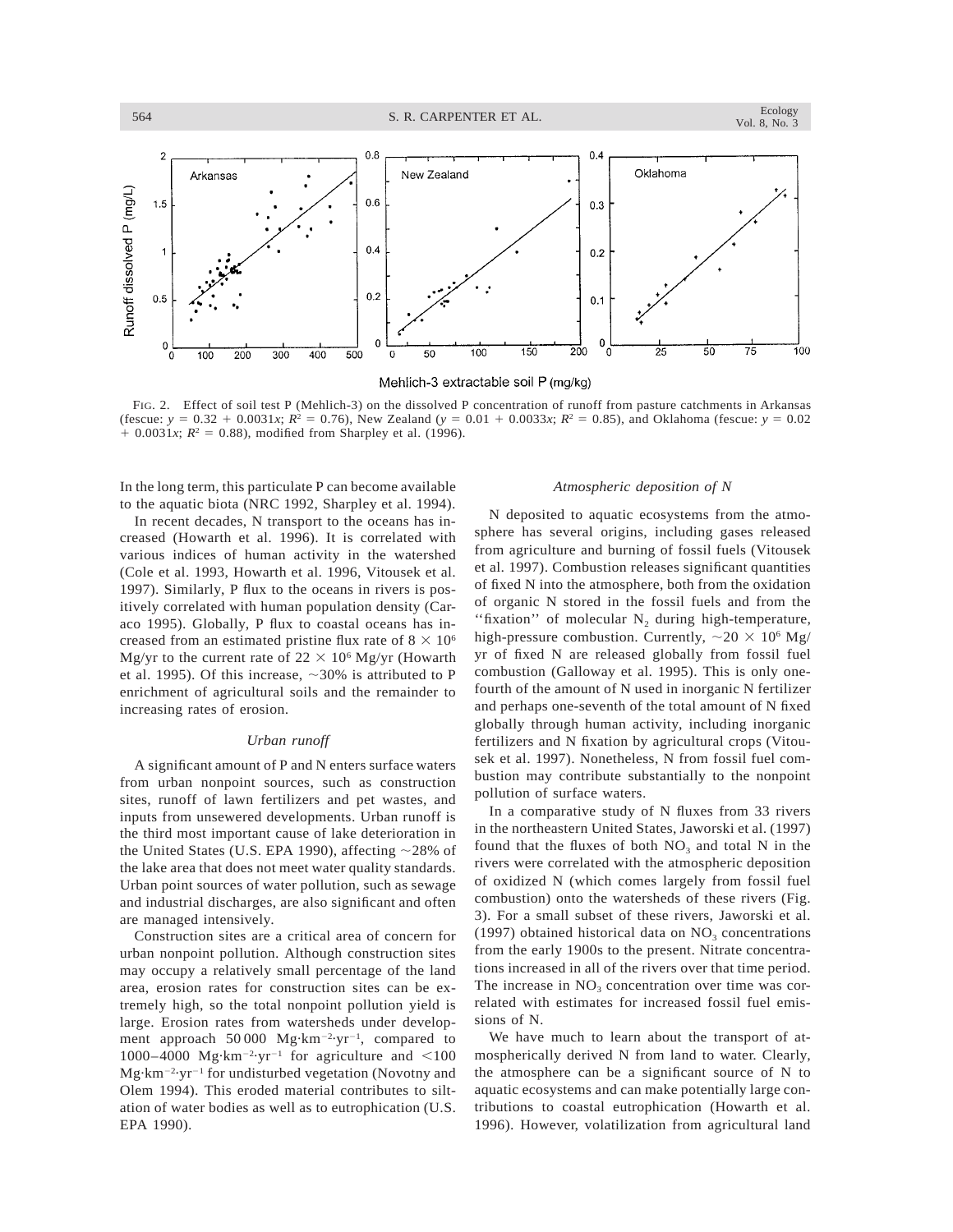

FIG. 3. Export of total N and NO<sub>3</sub>-N in 17 rivers vs. wet deposition of oxidized N onto their watersheds (modified from Jaworski et al. 1997). For total N, the regression is  $y = 1.36x - 267.5$ ;  $R^2 = 0.76$ ; for inorganic N,  $y = 1.32x - 415.4$ ;  $R^2$  $= 0.86.$ 

is the source of a significant fraction of this N (Howarth et al. 1996, Vitousek et al. 1997).

## WHAT CAN BE DONE ABOUT IT?

Unless current practices are changed, nonpoint pollution of surface waters will increase in the future. Some factors that drive this expectation are the substantial and growing accretion of P and N in agricultural ecosystems; a growing human population; the tendency for people to eat diets rich in meat; increasing livestock production; growth of urban areas, with associated development and erosion; and increased fixation of N by human activities such as the manufacturing of fertilizer and the burning of fossil fuels. Ironically, the increasing use of more efficient engines and turbines for burning fossil fuels has the inadvertent effect of increasing the fixation of N.

However, this pessimistic forecast could prove to be incorrect, because there are a number of ways that nonpoint pollution can be reduced. Here, we offer a brief catalog, in no particular order.

#### *Landscape management*

Riparian (shoreline) vegetation can significantly reduce nonpoint nutrient flows to surface waters (Lowrance et al. 1985, Correll et al. 1992, Osborne and Kovacic 1993, Hill 1996). This vegetation also makes important contributions to fish and wildlife habitat and regional biodiversity. Interest in the use of riparian vegetation for nonpoint pollution control has grown rapidly in recent years, as evidenced by more than 500 publications on the subject (Correll 1997 and www.serc.si.edu).

Wetlands, lakes, and rivers are sites of denitrification (conversion of the nutrient  $NO<sub>3</sub>$  to atmospheric  $N<sub>2</sub>$ ) that decrease the flow of N to downstream ecosystems (Jansson et al. 1994). Restoration of wetlands and floodplains (NRC 1992) is likely to increase denitrification at a landscape scale, thereby reducing N pollution of aquatic systems to some extent. Wetland restoration may be the most cost-effective method of decreasing nonpoint N pollution (Gren 1995).

# *Agricultural P and N management*

The ultimate causes of nonpoint pollution from agricultural lands are excessive fertilizer use and highdensity livestock operations. There are direct solutions. Fertilizer application can be reduced to match crop needs. Wastes from high-density livestock operations can be managed as a point source of pollution. Nutrients in manure can be used as fertilizer, or nutrients can be removed (as in sewage treatment) before wastes are discharged to surface waters. Work to implement these solutions now focuses on establishing threshold levels of soil nutrients that threaten water quality, delineation of intensive sources of pollutants, and controlling both nutrient sources and transport.

*Thresholds.*—Threshold levels of soil nutrients that create unacceptable threats to water quality are needed to provide a firm basis for regulations that protect aquatic resources. Defining thresholds has been controversial, in part because data are insufficient. Unfortunately, the database relating soil nutrient concentrations to runoff is limited to a few soils and crops, making it difficult to extrapolate these data to other regions. Because costs of manure management are significant, those most affected by thresholds have vigorously challenged their scientific basis. A stronger scientific foundation can, and should, be developed for soil nutrient thresholds so that scientifically based standards can be promulgated and defended.

*Source area delineation.*—Typically, >90% of the P export from watersheds derives from  $\leq 10\%$  of the land area during a few large storms (Pionke et al. 1997). Regulation and management of P runoff can most effectively focus on lands that combine high soil P concentrations with high erosion and surface runoff characteristics.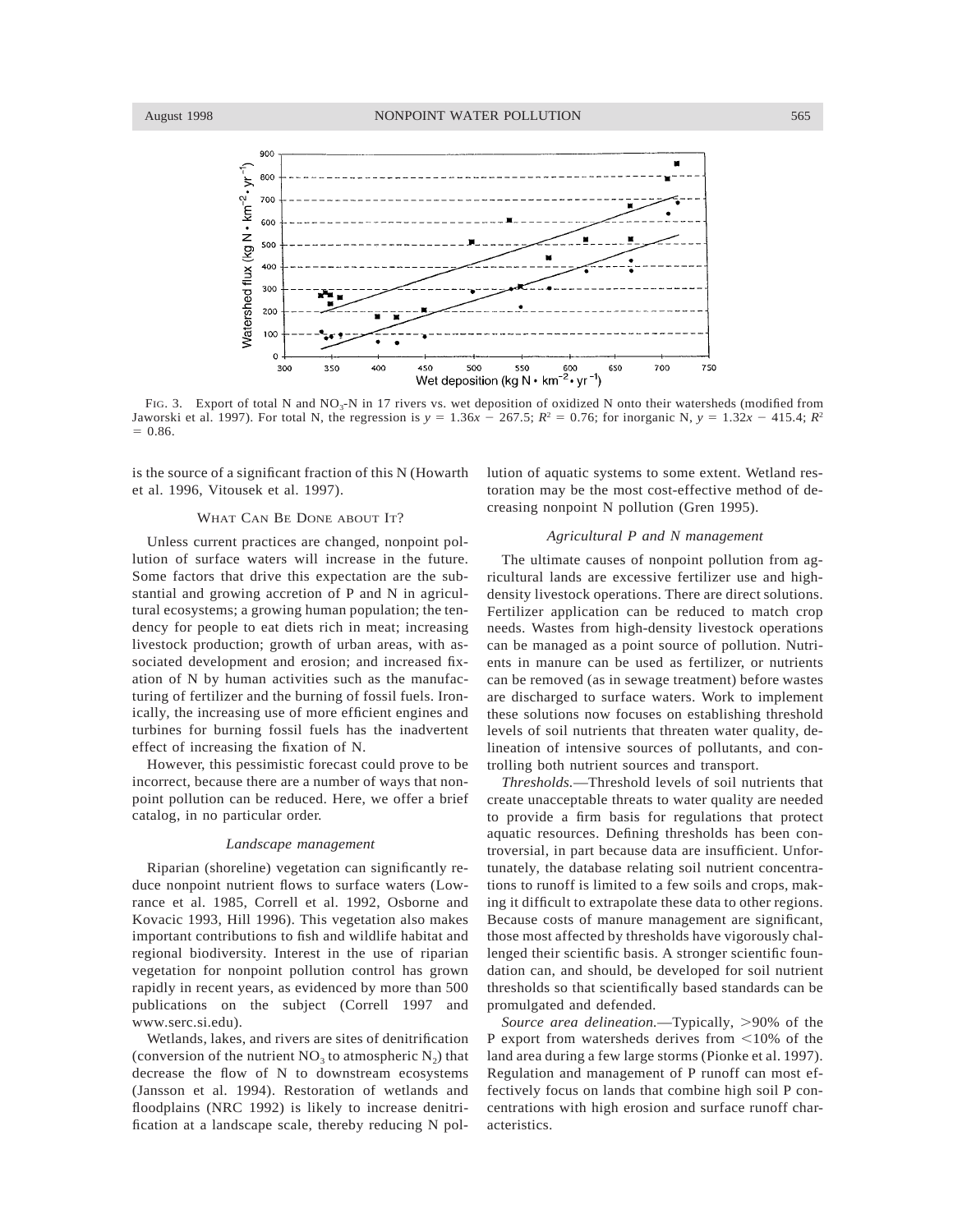566 S. R. CARPENTER ET AL.

*Source management.*—N and P runoff can be greatly reduced if nutrients are applied at rates that match their uptake by crops, and if fertilizers are applied when crops are growing rapidly (Sharpley et al. 1994). Also, dietary P inputs to livestock can be matched to the animals' requirements to decrease the amounts of P excreted on to land (Wadman et al. 1987, Morse et al. 1992, Mahan and Howes 1995). Source management can significantly reduce concentrations of P in the runoff entering aquatic ecosystems. Aggressive treatment of dairy wastes in Florida, for example, reduced total P concentrations in surface water by 62–87% (Havens et al. 1996).

*Transport management.*—Transport of P and N to surface waters by erosion and runoff may be reduced by riparian zones, buffer strips, conservation tillage, terracing, contour tillage, cover crops, and retention ponds (Osborne and Kovacic 1993, Sharpley et al. 1994, Sharpley and Smith 1994, Correll 1997). Vegetated buffer strips in riparian zones, for example, reduce P transport to streams by 50–85% (Osborne and Kovacik 1993). Without concurrent reductions in nutrient sources to soils, however, soil nutrients will continue to accumulate.

### *Control of urban runoff*

Control of urban nonpoint pollution is a well-developed branch of civil engineering, with an extensive and sophisticated literature (Novotny and Olem 1994). Optimization of sewer systems is a key goal. Other approaches used to varying degrees include the creation of retention ponds, wetlands, and greenways as an integrated component of urban stormwater management systems; litter control and street sweeping; reduction of impervious areas; and reduction of erosion, especially from construction sites.

#### *Atmospheric deposition*

Atmospheric deposition of N can be reduced by more efficient use of fertilizers and improved handling of animal wastes. Thus, steps needed to reduce surface transport of agricultural N will also reduce atmospheric transport. Reductions in fossil fuel combustion and improved interception of  $NO<sub>3</sub>$  from fossil fuel combustion will also reduce atmospheric deposition of N (Vitousek et al. 1997).

#### **CONCLUSION**

A sound fundamental understanding of the processes that cause nonpoint pollution and eutrophication exists. At regional and global scales, the causes and consequences of nonpoint pollution are clear. There is need for site-specific analyses, and the capacity for such analyses is well developed and improving. The most critical need in reducing nonpoint pollution and mitigating eutrophication may be creative institutional mechanisms that match scientific understanding with social realities (Gunderson et al. 1995). Although science alone cannot solve the problem, our evaluation of the literature suggests that the necessary scientific understanding is well developed and could be readily mobilized in the search for solutions.

#### **ACKNOWLEDGMENTS**

We thank E. M. Bennett, L. Pitelka, T. Reed, G. D. Tilman, and anonymous referees for helpful comments on the manuscript. This report was supported by Pew Fellowships to S. R. Carpenter and G. D. Tilman and the NTL-LTER site.

#### LITERATURE CITED

- Amdur, M. O., J. Dull, and E. D. Klassen, editors. 1991. Casarett and Doull's toxicology. Fourth edition. Pergamon Press, New York, New York, USA.
- Anderson, D. M. 1994. Red tides. Scientific American **271**: 62–68.
- Anderson, D. M., and D. J. Garrison, editors. 1997. The ecology and oceanography of harmful algal blooms. Limnology and Oceanography **42**:1009–1305.
- Beaton, J. D., T. L. Roberts, E. H. Halstead, and L. E. Cowell. 1995. Global transfers of P in fertilizer materials and agricultural commodities. Pages 7–26 *in* H. Tiessen, editor. Phosphorus in the global environment: transfers, cycles and management. John Wiley, New York, New York, USA.
- Brown, L. R., M. Renner, and C. Flavin. 1997. Vital signs: the environmental signs that are shaping our future. World Watch Institute, Washington, D.C., USA.
- Burkholder, J. M., E. J. Noga, C. W. Hobbs, H. B. Glasgow, Jr., and S. A. Smith. 1992. New ''phantom'' dinoflagellate is the causative agent of major estuarine fish kills. Nature **358**:407–410.
- Caraco, N. F. 1995. Influence of human populations on P transfers to aquatic systems: a regional scale study using large rivers. Pages 235–244 *in* H. Tiessen, editor. Phosphorus in the global environment. John Wiley, New York, New York, USA.
- Carpenter, S. R., and K. L. Cottingham. 1997. Resilience and restoration of lakes. Conservation Ecology 1:2. Available on the Internet. URL: http://www.consecol.org/vol1/ iss1/art2
- Cole, J. J., B. L. Peierls, N. F. Caraco, and M. L. Pace. 1993. Nitrogen loading of rivers as a human-driven process. Pages 141–157 *in* M. J. McDonnell and S. T. A. Pickett, editors. Humans as components of ecosystems. Springer-Verlag, New York, New York, USA.
- Cooke, G. D., E. B. Welch, S. A. Peterson, and P. R. Newroth. 1993. Restoration and management of lakes and reservoirs. Lewis, Boca Raton, Florida, USA.
- Correll, D. L. 1997. Buffer zones and water quality protection: general principles. Pages 7–20 *in* N. E. Haycock, T. P. Burt, K. W. T. Goulding, and G. Pinay, editors. Buffer zones: their processes and potential in water protection. Quest Environmental, Harpendon, UK.
- Correll, D. L., T. E. Jordan, and D. E. Weller 1992. Nutrient flux in a landscape: effects of coastal land use and terrestrial community mosaic on nutrient transport to coastal waters. Estuaries **15**:431–442.
- Eichner, M. J. 1990. Nitrous oxide emissions from fertilized soils: summary of the available data. Journal of Environmental Quality **19**:272–280.
- FAO (Food and Agriculture Organization). 1950–1995. Fertilizer Yearbook. FAO Statistics Series, Rome, Italy.
- FAO (Food and Agriculture Organization). 1950–1995. Production Yearbook. FAO Statistics Series, Rome, Italy.
- Fluck, R. C., C. Fonyo, and E. Flaig. 1992. Land-based phosphorus balances for Lake Okeechobee, Florida drainage basins. Applied Engineering in Agriculture **8**:813–820.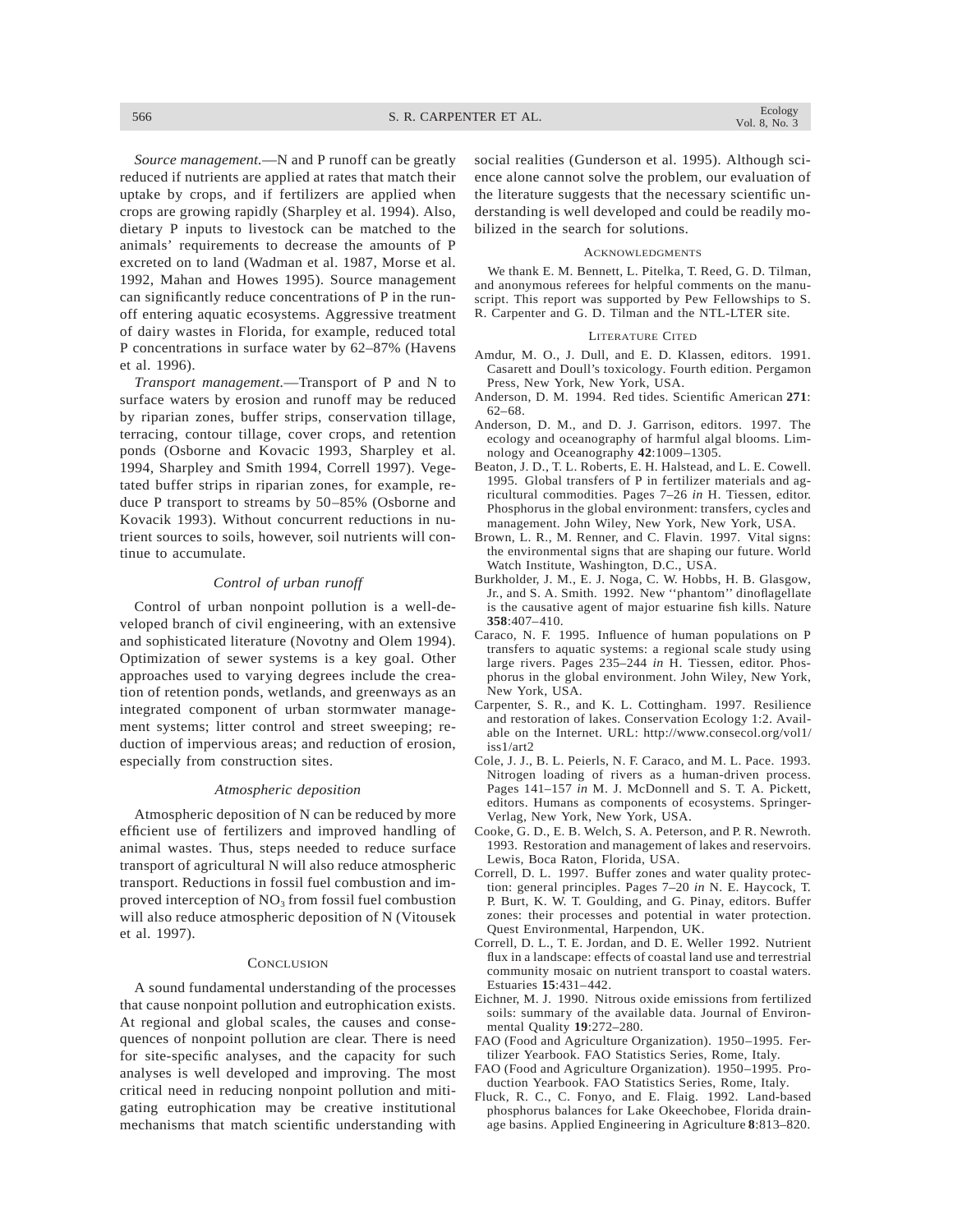- Gakstatter, J. H., A. F. Bartsch, and C. A. Callahan. 1978. The impact of broadly applied effluent phosphorus standards on eutrophication control. Water Resources Research **14**:1155–1158.
- Galloway, J. N., W. H. Schlesinger, H. Levy, A. Michaels, and J. L. Schnoor. 1995. Nitrogen fixation: atmospheric enhancement–environmental response. Global Biogeochemical Cycles **9**:235–252.
- Gianessi, L. P., H. M. Peskin, P. Crosson, and C. Puffer. 1986. Non-point source pollution: are cropland controls the answer? U.S. Department of Agriculture and U.S. Environmental Protection Agency, Washington, D.C., USA.
- Gren, I. M. 1995. The value of investing in wetlands for nitrogen abatement. European Review of Agricultural Economics **22**:157–172.
- Gunderson, L. A., C. S. Holling, and S. S. Light, editors. 1995. Barriers and bridges to the renewal of ecosystems and institutions. Columbia University Press, New York, New York, USA.
- Hallegraeff, G. M. 1993. A review of harmful algal blooms and their apparent global increase. Phycologia **32**:79–99.
- Havens, K. E., E. G. Flaig, R. T. James, S. Lostal, and D. Muszick. 1996. Environmental auditing: results of a program to control phosphorus discharges from dairy operations in south-central Florida, U.S.A. Environmental Management **20**:585–593.
- Havens, K. E., and A. D. Steinman. 1995. Aquatic systems. Pages 121–151 *in* J. E. Rechcigl, editor. Soil amendments: impacts on biotic systems. Lewis, Boca Raton, Florida, USA.
- Hill, A. R. 1996. Nitrate removal in stream riparian zones. Journal of Environmental Quality **25**:743–755.
- Howarth, R. W. 1988. Nutrient limitation of net primary production in marine ecosystems. Annual Review of Ecology and Systematics **19**:898–110.
- Howarth, R. W., G. Billen, D. Swaney, A. Townsend, N. Jaworski, K. Lajtha, J. A. Downing, R. Elmgren, N. Caraco, T. Jordan, F. Berendse, J. Freney, V. Kudeyarov, P. Murdoch, and Zhu Zhao-liang. 1996. Regional nitrogen budgets and riverine inputs of N and P for the drainages to the North Atlantic Ocean: natural and human influences. Biogeochemistry **35**:75–139.
- Howarth, R. W., H. S. Jenson, R. Marino, and H. Postma. 1995. Transport to and processing of P in near-shore and oceanic waters. Pages 323–345 *in* H. Tiessen, editor. Phosphorus in the global environment. John Wiley, New York, New York, USA.
- Isermann, K. 1991. Share of agriculture in nitrogen and phosphorus emissions into the surface waters of Western Europe against the background of their eutrophication. Fertilizer Research **26**:253–269.
- Jansson, A. M., R. Andersson, H. Berggren, and L. Leonardson. 1994. Wetlands and lakes as nitrogen traps. Ambio **23**:320–325.
- Jansson, B.-O. 1995. The Baltic: the sea of surprises. Pages 292–372 *in* L. H. Gunderson, C. S. Holling, and S. S. Light, editors. Barriers and bridges to the renewal of ecosystems and institutions. Columbia University Press, New York, New York, USA.
- Jaworski, N. A., R. W. Howarth, and L. J. Hetling. 1997. Atmospheric deposition of nitrogen oxides onto the landscape contributes to coastal eutrophication in the northeast Unites States. Environmental Science and Technology **31**: 1995–2004.
- Jeppesen, E., P. Kristensen, J. Jensen, M. Sondergaard, E. Mortensen, and T. Lauridsen. 1991. Recovery resilience following a reduction in external phosphorus loading of shallow eutrophic Danish lakes: duration, regulating factors and methods for overcoming resilience. Istituto Italiano di Idrobiologie **48**:127–148.
- Jeppesen, E., Ma. Sondergaard, Mo. Sondergaard, and K. Christofferson, editors. 1998. The structuring role of submerged macrophytes in lakes. Springer-Verlag, New York, New York, USA.
- Kotak, B. G., S. L. Kenefick, D. L. Fritz, C. G. Rousseaux, E. E. Prepas, and S. E. Hrudey. 1993. Occurrence and toxicological evaluation of cyanobacterial toxins in Alberta lakes and farm dugouts. Water Research **27**:495–506.
- Kotak, B. G., E. E. Prepas, and S. E. Hrudey. 1994. Blue green algal toxins in drinking water supplies: research in Alberta. Lake Line **14**:37–40.
- Lawton, L. A., and G. A. Codd. 1991. Cyanobacterial (bluegreen algae) toxins and their significance in UK and European waters. Journal of the Institute of Water and Environment Management **5**:460–465.
- Lowrance, R., R. Leonard, and J. Sheridan 1985. Managing riparian ecosystems to control nonpoint pollution. Journal of Soil and Water Conservation **40**:87–97.
- Mahan, D. C., and D. Howes. 1995. Environmental aspects with particular emphasis on phosphorus, selenium, and chromium in livestock feed. Pages 75–91 *in* 13th Annual Pacific Northwest Animal Nutrition Conference, Portland, Oregon, USA.
- Martin, A., and G. D. Cooke. 1994. Health risks in eutrophic water supplies. Lake Line **14**:24–26.
- McComb, A. J., and J. A. Davis. 1993. Eutrophic waters of southwestern Australia. Fertilizer Research **36**:104–114.
- Morse, D., H. H. Head, C. J. Wilcox, H. H. van Hern, C. D. Hissem, and B. Harris, Jr. 1992. Effects of concentration of dietary phosphorus on amount and route of excretion. Journal of Dairy Science **75**:3039–3045.
- Newman, A. 1995. Water pollution point sources still significant in urban areas. Environmental Science and Technology **29**:114.
- Nixon, S. W. 1995. Coastal marine eutrophication: a definition, causes, and future concerns. Ophelia **41**:119–219.
- Nixon, S. W., and M. E. Q. Pilson. 1983. Nitrogen in estuarine and coastal marine ecosystems. *In* E. J. Carpenter and D. G. Capone, editors. Nitrogen in the marine environment. Academic Press, New York, New York, USA.
- Nixon, S. W., J. W. Ammerman, L. P. Atkinson, V. M. Berounsky, G. Bilen, W. C. Boicourt, W. R. Boynton, T. M. Church, D. M. DiToro, R. Elmgren, J. Garber, A. E. Giblin, R. A. Jahnke, N. J. P. Owens, M. E. Q. Pilson, and S. P. Seitzinger. 1996. The fate of nitrogen and phosphorus at the land–sea margin of the North Atlantic Ocean. Biogeochemistry **35**:141–180.
- Novotny, V., and H. Olem. 1994. Water quality: prevention, identification and management of diffuse pollution. Van Nostrand Reinhold, New York, New York, USA.
- NRC (National Research Council). 1992. Restoration of aquatic ecosystems: science, technology and public Policy. National Academy Press, Washington, D.C., USA.
- . 1993*a.* Managing wastewater in coastal urban areas. National Academy Press, Washington, D.C., USA.
- . 1993*b.* Soil and water quality: an agenda for agriculture. National Academy Press, Washington, D.C., USA.
- OECD (Organization for Economic Cooperation and Development). 1982. Eutrophication of waters: monitoring, assessment and control. Organisation for Economic and Cooperative Development, Paris, France.
- Osborne, L. L., and D. A. Kovacic. 1993. Riparian vegetated buffer strips in water-quality restoration and stream management. Freshwater Biology **29**:243–258.
- Palmstrom, N. S., R. E. Carlson, and G. D. Cooke. 1988. Potential links between eutrophication and formation of carcinogens in drinking water. Lake and Reservoir Management **4**:1–15.
- Pierrou, U. 1975. The global phosphorus cycle. Ecological Bulletin (Stockholm) **22**:75–88.